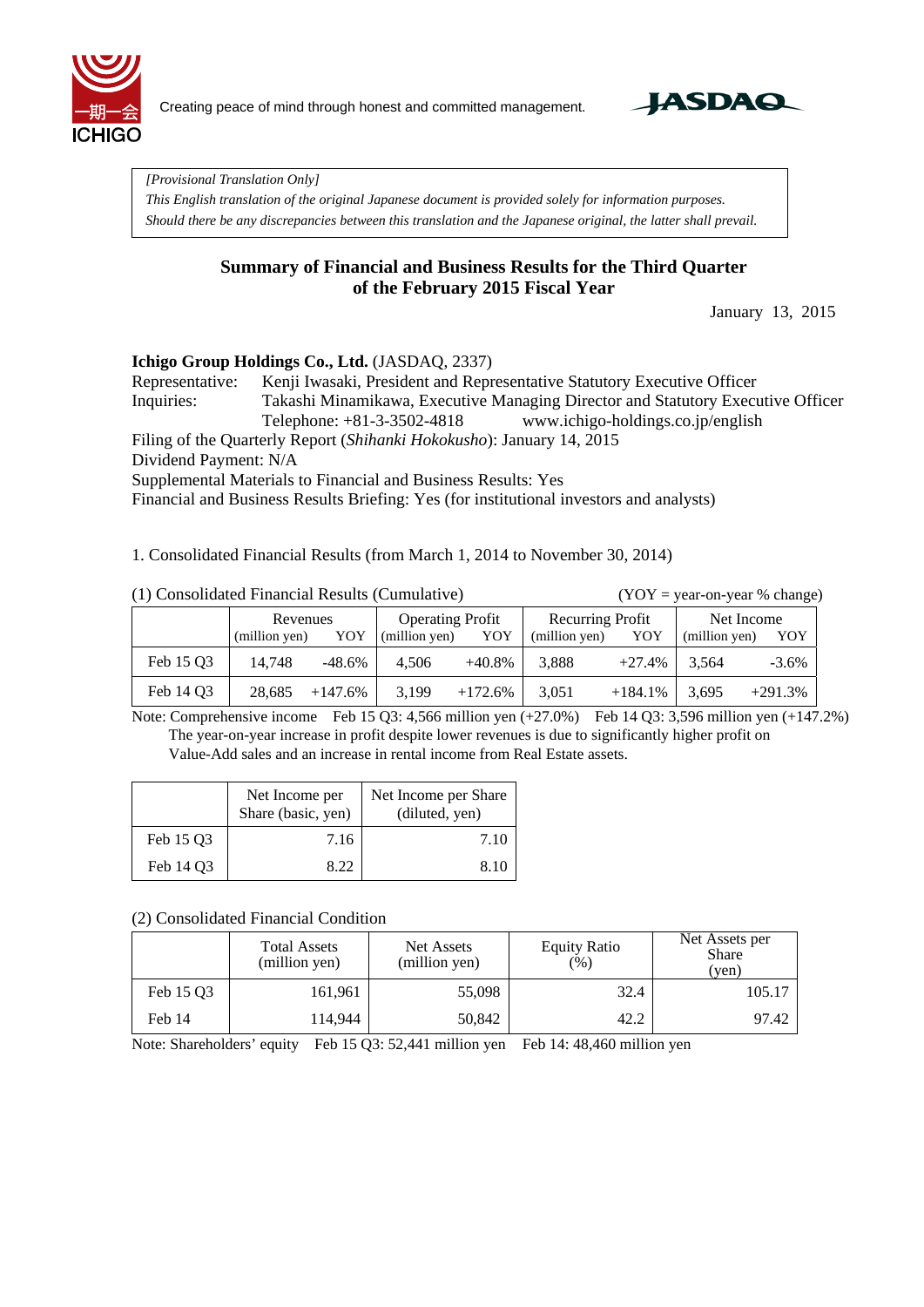#### 2. Dividends

|                      | Dividend per Share (yen) |                   |                  |                   |                |  |  |  |  |  |
|----------------------|--------------------------|-------------------|------------------|-------------------|----------------|--|--|--|--|--|
|                      | First<br>Quarter         | Second<br>Quarter | Third<br>Quarter | Fourth<br>Quarter | Fiscal<br>Year |  |  |  |  |  |
| Feb 14               |                          | $\theta$          |                  | 1.10              | 1.10           |  |  |  |  |  |
| Feb 15               | ۰                        | 0                 |                  |                   |                |  |  |  |  |  |
| Feb 15<br>(Expected) |                          |                   |                  | 1.30              | 1.30           |  |  |  |  |  |

Note: Changes since the previously announced forecast: None

3. Consolidated Forecast for the February 2015 Fiscal Year (from March 1, 2014 to February 28, 2015)

|           |                                    |          |                                                 |          | $(YOY = year-on-year % change)$   |          |
|-----------|------------------------------------|----------|-------------------------------------------------|----------|-----------------------------------|----------|
|           | Revenues<br>(million yen)<br>YOY   |          | <b>Operating Profit</b><br>(million yen)<br>YOY |          | Recurring Profit<br>(million yen) | YOY      |
| Feb 15 FY | 42,000                             | $+19.7%$ | 7,700                                           | $+96.8%$ | 6,500                             | $+80.7%$ |
|           | Net Income<br>YOY<br>(million yen) |          | Net Income per Share<br>(Yen)                   |          |                                   |          |
| Feb 15 FY | 6,055                              | $+33.8%$ |                                                 | 12.16    |                                   |          |

Note 1: Changes in the forecast during the period: None

Note 2: Net Income per Share for FY15 is based on the average number of outstanding shares for FY15 assuming the number of outstanding shares as of December 31, 2014 remains unchanged throughout FY15.

- 4. Other
- (1) Changes in significant consolidated subsidiaries (material changes in scope of consolidation): Yes One new subsidiary: GK Omori Holdings *Tokumei Kumiai*
- (2) Application of accounting treatment specific to interim consolidated financial statements: None
- (3) Changes in accounting standards/principles, changes in accounting estimates, and revisions to previous financial statements
	- (i) Changes in accounting standards/principles: Yes
	- (ii) Changes in accounting principles other than the above: None
	- (iii) Changes in accounting estimates: None
	- (iv) Revisions of previous financial statements: None
- (4) Number of outstanding shares (common shares)
	- (i) Number of outstanding shares including treasury shares Feb 15 Q3: 500,350,200

| ------  | - - - - - - - - - - |
|---------|---------------------|
| Feb 14: | 499,432,200         |

(ii) Number of treasury shares

| Feb 15 Q3: | 1,712,000 |
|------------|-----------|
| Feb 14:    | 1,978,000 |

(iii) Average number of outstanding shares Feb 15 Q3: 497,744,978 Feb 14 Q3: 449,568,023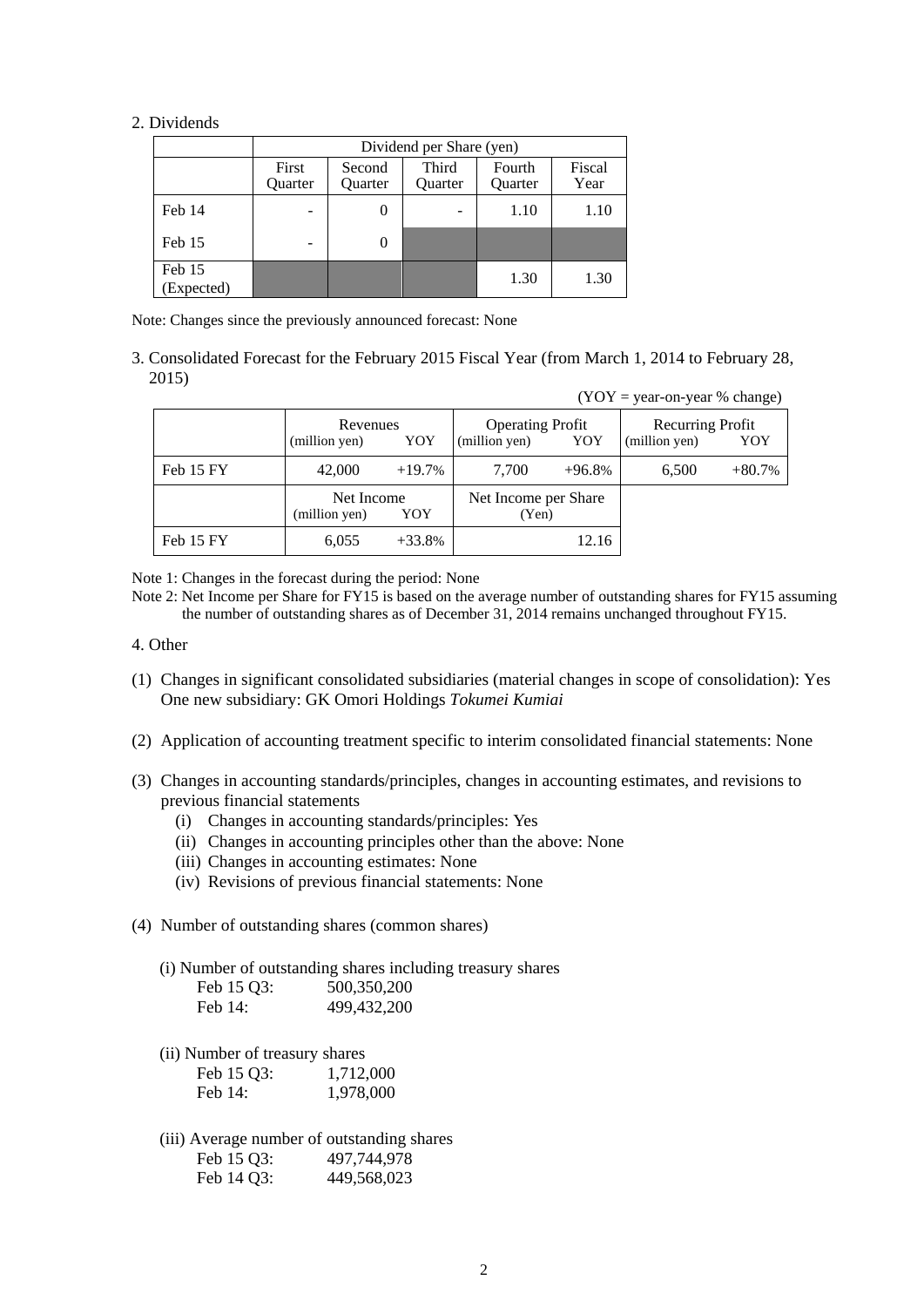\*Statement on Quarterly Review Procedures in accordance with the Financial Instruments and Exchange Law (FIEL)

While this financial summary is not required to be reviewed under the FIEL review procedures, the Company has nonetheless completed such FIEL review procedures.

\*Explanation on Appropriate Use of Earnings Projection

Forward-looking statements contained in these materials are based on judgments regarding information that was available to the Company and the Group as of the announcement date. However, these statements involve risk and uncertainties. Therefore, please note that actual earnings may differ significantly from the indicated earnings projection as a result of various factors.

5. Segment Information

(i) Segment Overview

Starting from the previous fiscal period, to improve earnings transparency and reflect changes in the Company's earnings structure such as the expansion of its clean energy business, asset acquisition to support Ichigo REIT's growth, and a substantial increase in investments in value-add and prime real estate, the Company has changed its segment disclosure from the previous two segments to the below five segments.

"Asset management" generates fee income via the management of the Ichigo REIT and private funds and other fee-generating real estate services related to the sourcing, financing, operation, property management, facility management, and disposition of real estate assets.

"Real Estate" generates on-going rental income for the Company as a real estate owner/operator. Specifically, the Company either owns and operates real estate over the long term or holds assets on a short-term basis on behalf of Ichigo REIT until Ichigo REIT is able to acquire the assets.

"Value-Add" generates rental income and capital gains by deploying the Company's expertise to acquire, add value to, and sell real estate assets at a profit.

"Clean Energy" generates long-term income primarily via megasolar power production.

"Other" is primarily legacy securities investments that are not related to the above four segments.

The Company has reflected these changes in the previous year's third quarter segment information.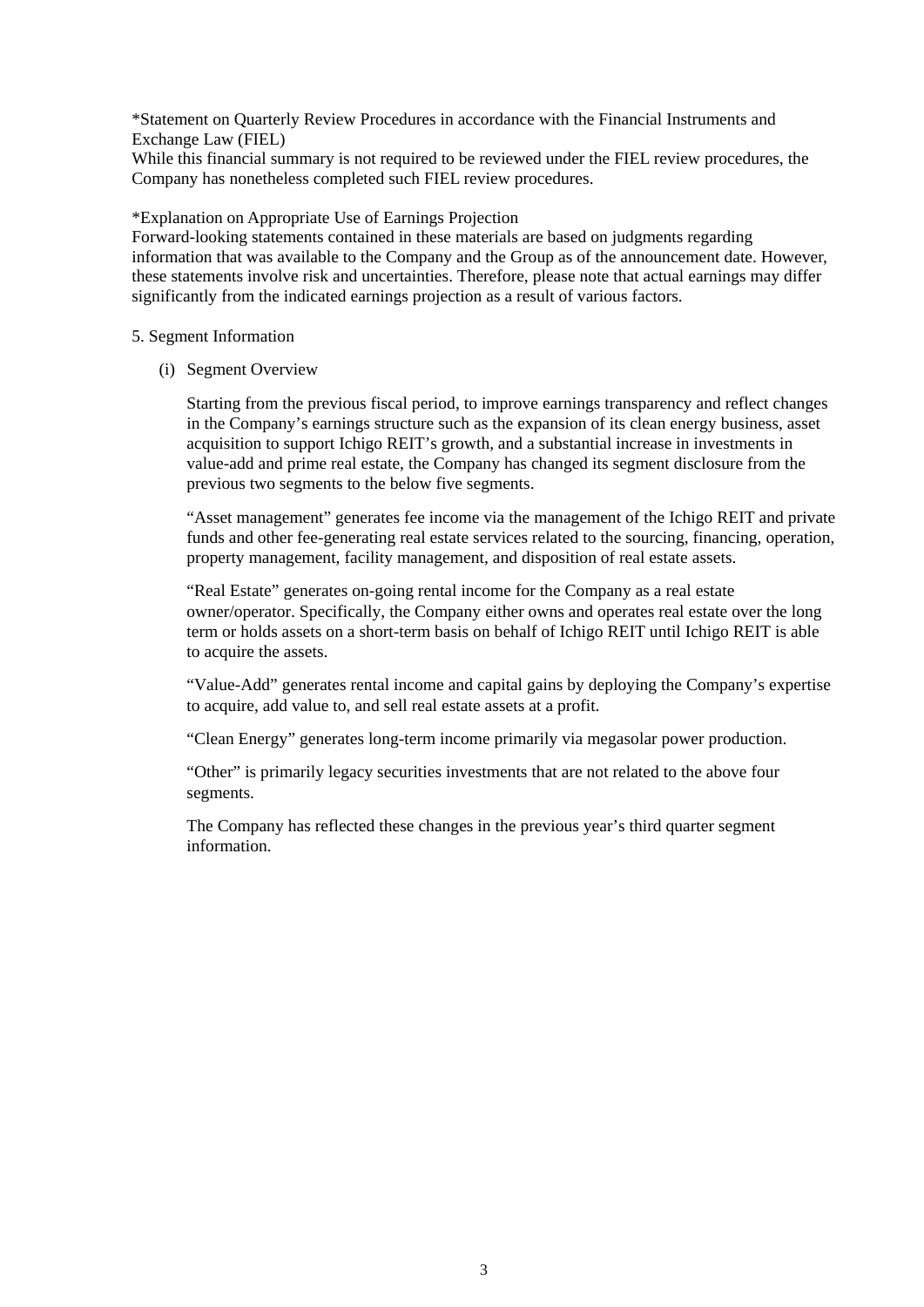### (ii) Revenues, P&L, Assets,Liabilities and Other Items by Segment

#### Previous February 2014 Q3 Cumulative

(from March 1, 2013 to November 30, 2013)

|                                                                       | Segment                  |                          |                          |                          |              |        |                          | Amount                                                                    |
|-----------------------------------------------------------------------|--------------------------|--------------------------|--------------------------|--------------------------|--------------|--------|--------------------------|---------------------------------------------------------------------------|
|                                                                       | Asset<br>Management      | <b>Real Estate</b>       | Value-Add                | Clean<br>Energy          | Other        | Total  | Adjustment<br>(Note 2)   | Recorded in<br>Consolidated<br>Financial<br><b>Statements</b><br>(Note 1) |
| Revenues<br>Revenues from External<br>Customers                       | 3,247                    | 3,259                    | 21,421                   | 86                       | 670          | 28,685 | $\overline{a}$           | 28,685                                                                    |
| <b>Inter-Segment Revenues</b><br>or Reclassifications                 | 789                      |                          | $\theta$                 | 3                        | $\theta$     | 795    | (795)                    |                                                                           |
| Total                                                                 | 4,037                    | 3,260                    | 21,421                   | 89                       | 671          | 29,480 | (795)                    | 28,685                                                                    |
| <b>Segment Profits or Losses</b><br>$(-)$                             | 1,003                    | 951                      | 1,638                    | (188)                    | 103          | 3,508  | (308)                    | 3,199                                                                     |
| <b>Segment Assets</b>                                                 | 2,988                    | 36,160                   | 43,401                   | 3,500                    | 5,924        | 91,975 | 4,674                    | 96,650                                                                    |
| Others                                                                |                          |                          |                          |                          |              |        |                          |                                                                           |
| Depreciation                                                          | 6                        | 168                      | 10                       | 15                       |              | 200    | 12                       | 212                                                                       |
| Impairment loss                                                       | $\overline{\phantom{a}}$ | $\overline{\phantom{a}}$ |                          | $\overline{\phantom{a}}$ |              |        | $\overline{\phantom{a}}$ |                                                                           |
| Increase in property, plant<br>and equipment and<br>intangible assets | $\overline{c}$           | 7,927                    | $\overline{\phantom{a}}$ | 2,430                    | $\mathbf{0}$ | 10,360 | 3                        | 10,363                                                                    |

(Note 1) Segment Profits or Losses are calculated for each segment from consolidated operating profit.

(Note 2) The Adjustment to Segment Profits or Losses (-308 million yen) reflects transaction eliminations and company expenses that were not allocated to the segments. The Adjustment to Segment Assets (4,674 million yen) reflects company assets, such as cash and reserves, that were not allocated to the segments. The Adjustment to Depreciation (12 million yen) reflects depreciation of company assets that were not allocated to the segments. The Adjustment to Increase in Property, Plant and Equipment and Intangible assets (3 million yen) reflects company assets that were not allocated to the segments.

(Million Yen)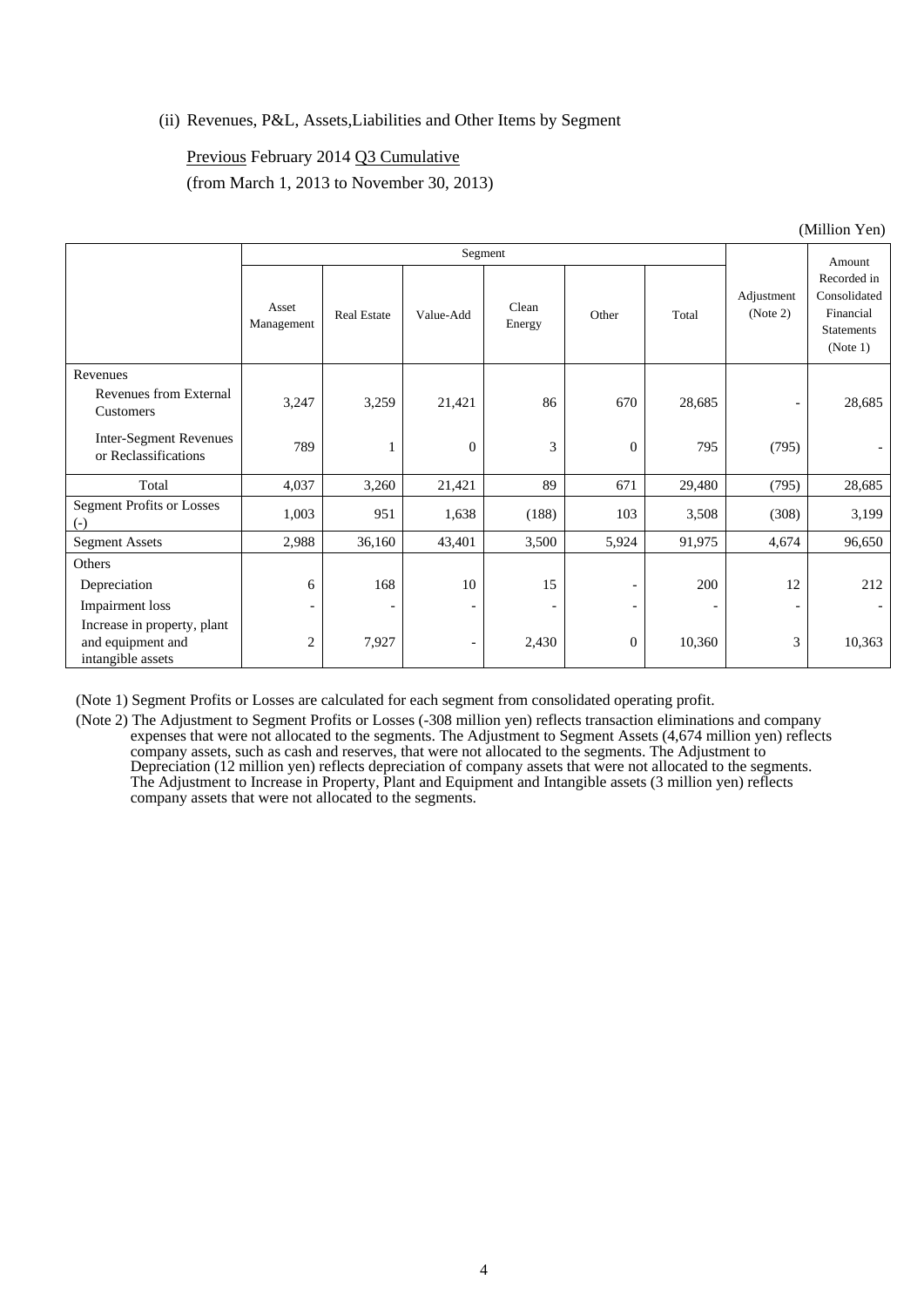# Current February 2015 Q3 Cumulative

## (from March 1, 2014 to November 30, 2014)

(Million Yen)

|                                                                       | Segment                  |                    |                          |                          |                          |         |                          | Amount                                                                    |
|-----------------------------------------------------------------------|--------------------------|--------------------|--------------------------|--------------------------|--------------------------|---------|--------------------------|---------------------------------------------------------------------------|
|                                                                       | Asset<br>Management      | <b>Real Estate</b> | Value-Add                | Clean<br>Energy          | Other                    | Total   | Adjustment<br>(Note 2)   | Recorded in<br>Consolidated<br>Financial<br><b>Statements</b><br>(Note 1) |
| Revenues                                                              |                          |                    |                          |                          |                          |         |                          |                                                                           |
| Revenues from External<br>Customers                                   | 2,974                    | 3,656              | 7,652                    | 440                      | 25                       | 14,748  | $\overline{\phantom{a}}$ | 14,748                                                                    |
| <b>Inter-Segment Activities</b><br>or Reclassifications               | 628                      | 1                  | $\mathbf{0}$             | $\overline{\phantom{a}}$ | $\mathbf{0}$             | 630     | (630)                    |                                                                           |
| Total                                                                 | 3,602                    | 3,658              | 7,652                    | 440                      | 25                       | 15,379  | (630)                    | 14,748                                                                    |
| <b>Segment Profits or Losses</b><br>$\left( -\right)$                 | 181                      | 2,006              | 2,768                    | (68)                     | (45)                     | 4,841   | (334)                    | 4,506                                                                     |
| <b>Segment Assets</b>                                                 | 2,954                    | 51,774             | 78,766                   | 11,298                   | 6,212                    | 151,006 | 10,954                   | 161,961                                                                   |
| Others                                                                |                          |                    |                          |                          |                          |         |                          |                                                                           |
| Depreciation                                                          | 8                        | 208                | 49                       | 119                      |                          | 386     | 16                       | 402                                                                       |
| <b>Impairment</b> loss                                                | $\overline{\phantom{a}}$ |                    | $\overline{\phantom{a}}$ | $\qquad \qquad$          | $\overline{\phantom{0}}$ |         | $\qquad \qquad -$        |                                                                           |
| Increase in property, plant<br>and equipment and<br>intangible assets | 4                        | 2,974              | 6,684                    | 4,626                    | $\overline{\phantom{a}}$ | 14,289  | 13                       | 14,302                                                                    |

(Note 1) Segment Profits or Losses are calculated for each segment from consolidated operating profit.

(Note 2) The Adjustment to Segment Profits or Losses (-334 million yen) reflects transaction eliminations and company expenses that were not allocated to the segments. The Adjustment to Segment Assets (10,954 million yen) reflects company assets, such as cash and reserves, that were not allocated to the segments. The Adjustment to Depreciation (16 million yen) reflects depreciation of company assets that were not allocated to the segments. The Adjustment to Increase in Property, Plant and Equipment and Intangible assets (13 million yen) reflects company assets that were not allocated to the segments.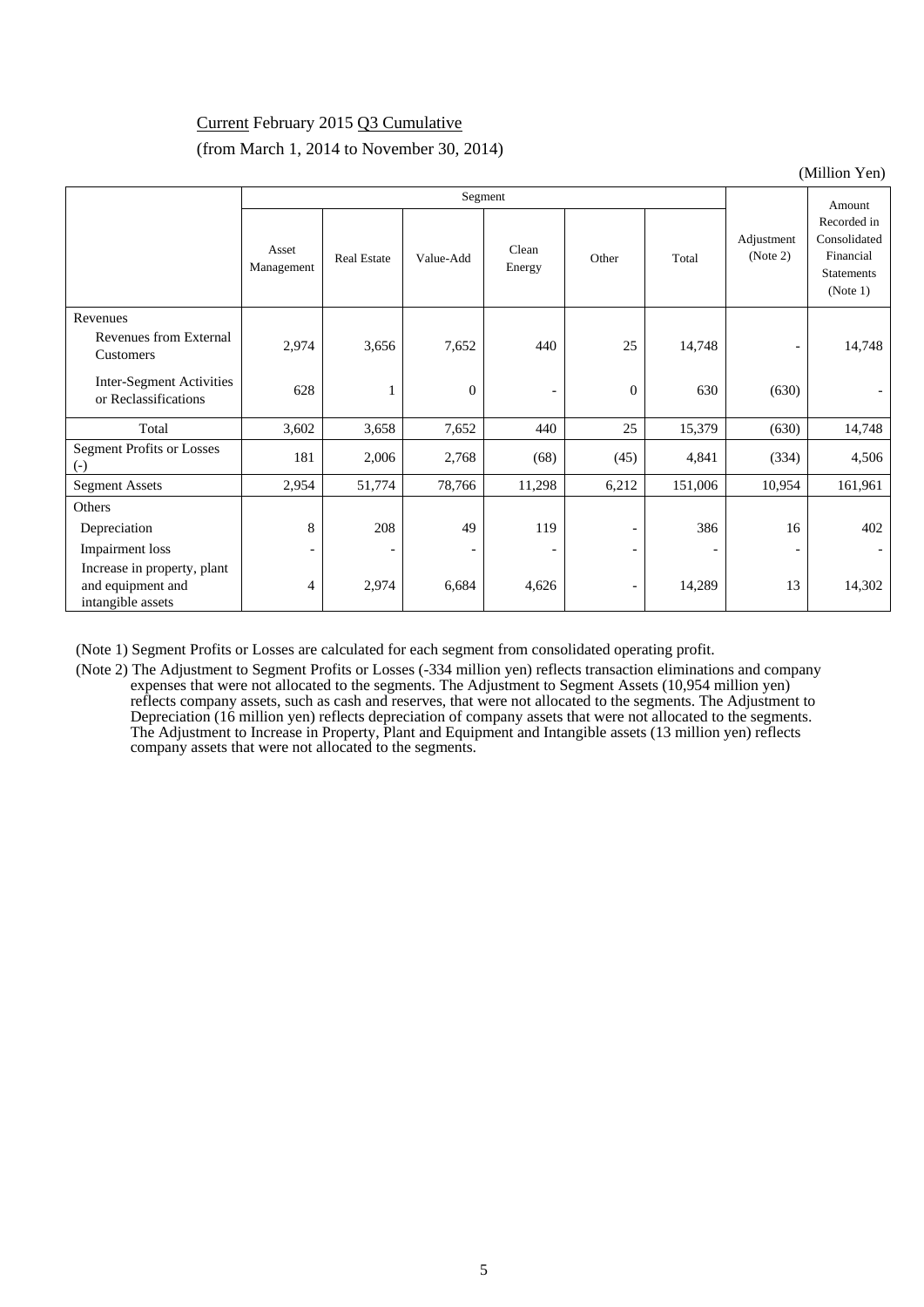## Previous February 2014 Q3 (from September 1, 2013 to November 30, 2013)

| (Million Yen)                                                         |                          |                          |                          |                          |                          |                          |                          |                                                                           |  |  |
|-----------------------------------------------------------------------|--------------------------|--------------------------|--------------------------|--------------------------|--------------------------|--------------------------|--------------------------|---------------------------------------------------------------------------|--|--|
|                                                                       |                          |                          |                          | Amount                   |                          |                          |                          |                                                                           |  |  |
|                                                                       | Asset<br>Management      | <b>Real Estate</b>       | Value-Add                | Clean<br>Energy          | Other                    | Total                    | Adjustment<br>(Note 2)   | Recorded in<br>Consolidated<br>Financial<br><b>Statements</b><br>(Note 1) |  |  |
| Revenues                                                              |                          |                          |                          |                          |                          |                          |                          |                                                                           |  |  |
| Revenues from External<br>Customers                                   | 1,117                    | 699                      | 6,235                    | 42                       | 3                        | 8,098                    | $\overline{\phantom{a}}$ | 8,098                                                                     |  |  |
| <b>Inter-Segment Revenues</b><br>or Reclassifications                 | 394                      | $\mathbf{0}$             | $\overline{0}$           | $\mathbf{0}$             | $\theta$                 | 396                      | (396)                    |                                                                           |  |  |
| Total                                                                 | 1,512                    | 700                      | 6,235                    | 42                       | 4                        | 8,495                    | (396)                    | 8,098                                                                     |  |  |
| <b>Segment Profits or Losses</b><br>$\left( -\right)$                 | 419                      | 268                      | 451                      | (47)                     | (20)                     | 1,069                    | (113)                    | 956                                                                       |  |  |
| <b>Segment Assets</b>                                                 | 2,988                    | 36,160                   | 43,401                   | 3,500                    | 5,924                    | 91,975                   | 4,674                    | 96,650                                                                    |  |  |
| Others                                                                |                          |                          |                          |                          |                          |                          |                          |                                                                           |  |  |
| Depreciation                                                          | $\overline{c}$           | 64                       | $\overline{4}$           | 12                       |                          | 84                       | 4                        | 88                                                                        |  |  |
| Impairment loss                                                       | $\overline{\phantom{a}}$ | $\overline{\phantom{0}}$ | $\overline{\phantom{a}}$ | $\overline{\phantom{a}}$ | $\overline{\phantom{0}}$ | $\overline{\phantom{a}}$ | $\overline{\phantom{a}}$ | $\overline{\phantom{0}}$                                                  |  |  |
| Increase in property, plant<br>and equipment and<br>intangible assets | $\boldsymbol{0}$         | 2,955                    | $\overline{\phantom{a}}$ | 1,287                    | (0)                      | 4,244                    | $\overline{\phantom{a}}$ | 4,244                                                                     |  |  |

(Note 1) Segment Profits or Losses are calculated for each segment from consolidated operating profit.

(Note 2) The Adjustment to Segment Profits or Losses (-113 million yen) reflects transaction eliminations and company expenses that were not allocated to the segments. The Adjustment to Segment Assets (4,674 million yen) reflects company assets, such as cash and reserves, that were not allocated to the segments. The Adjustment to Depreciation (4 million yen) reflects depreciation of company assets that were not allocated to the segments.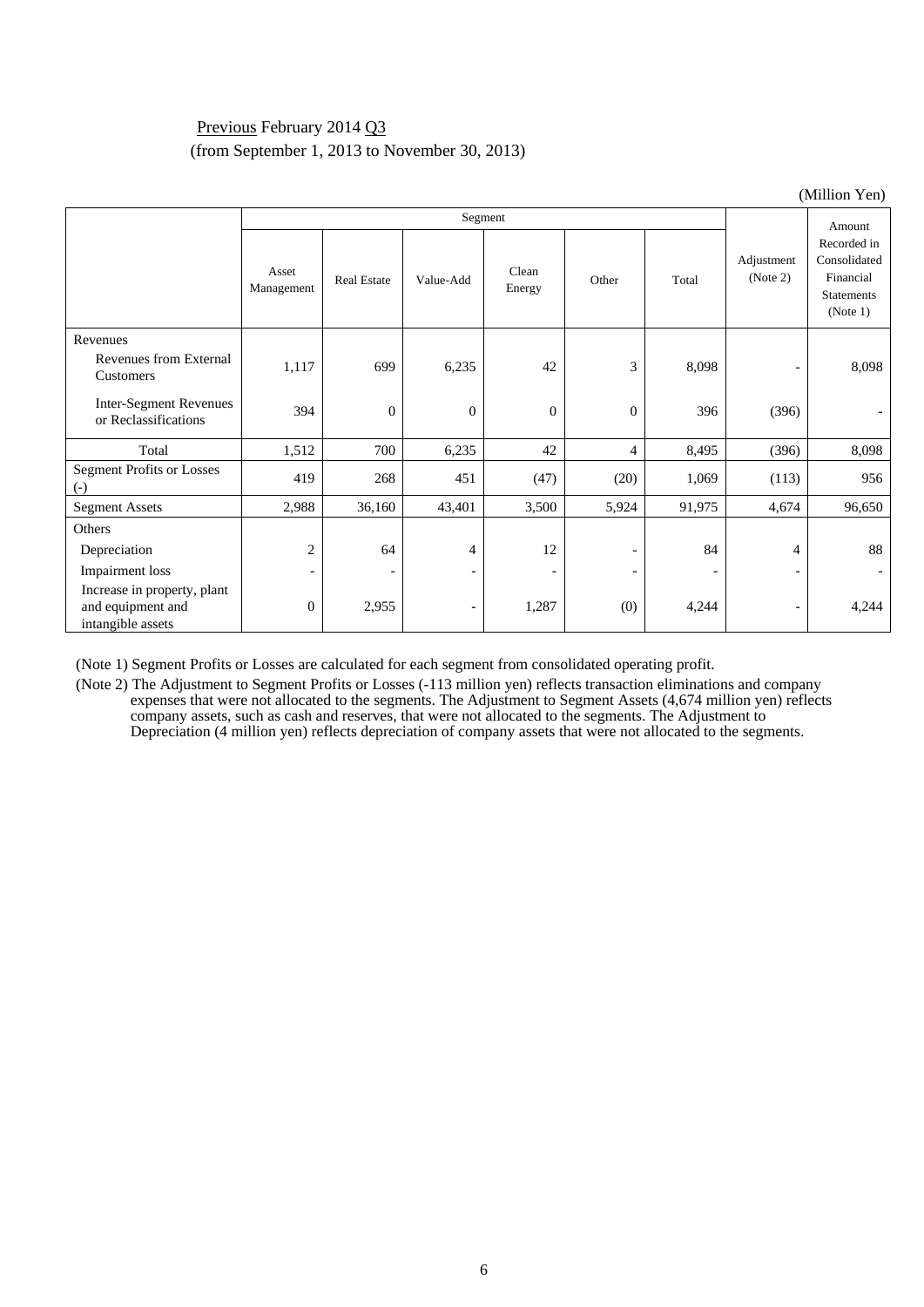## Current February 2015 Q3 (from September 1, 2014 to November 30, 2014)

| $($ WHHIOH $\bf{i}$ en)                                               |                          |                          |                          |                          |                          |         |                          |                                                                           |  |
|-----------------------------------------------------------------------|--------------------------|--------------------------|--------------------------|--------------------------|--------------------------|---------|--------------------------|---------------------------------------------------------------------------|--|
|                                                                       |                          |                          |                          | Segment                  |                          |         |                          | Amount                                                                    |  |
|                                                                       | Asset<br>Management      | <b>Real Estate</b>       | Value-Add                | Clean<br>Energy          | Other                    | Total   | Adjustment<br>(Note 2)   | Recorded in<br>Consolidated<br>Financial<br><b>Statements</b><br>(Note 1) |  |
| Revenues                                                              |                          |                          |                          |                          |                          |         |                          |                                                                           |  |
| Revenues from External<br>Customers                                   | 931                      | 1,220                    | 2,569                    | 146                      | $\theta$                 | 4,869   | $\overline{\phantom{a}}$ | 4,869                                                                     |  |
| Inter-Segment Activities<br>or Reclassifications                      | 193                      | $\theta$                 | $\overline{0}$           | $\qquad \qquad -$        | $\overline{\phantom{a}}$ | 194     | (194)                    |                                                                           |  |
| Total                                                                 | 1,125                    | 1,221                    | 2,570                    | 146                      | $\boldsymbol{0}$         | 5,063   | (194)                    | 4,869                                                                     |  |
| <b>Segment Profits or Losses</b><br>$(-)$                             | (27)                     | 629                      | 886                      | (25)                     | (22)                     | 1,439   | (57)                     | 1,382                                                                     |  |
| <b>Segment Assets</b>                                                 | 2,954                    | 51,774                   | 78,766                   | 11,298                   | 6,212                    | 151,006 | 10,954                   | 161,961                                                                   |  |
| Others                                                                |                          |                          |                          |                          |                          |         |                          |                                                                           |  |
| Depreciation                                                          | $\overline{c}$           | 72                       | 16                       | 43                       | $\overline{\phantom{a}}$ | 134     | 5                        | 140                                                                       |  |
| Impairment loss                                                       | $\overline{\phantom{a}}$ | $\overline{\phantom{a}}$ | $\overline{\phantom{0}}$ | $\overline{\phantom{a}}$ | $\overline{\phantom{a}}$ |         | $\overline{\phantom{a}}$ |                                                                           |  |
| Increase in property, plant<br>and equipment and<br>intangible assets | $\overline{\phantom{a}}$ | 808                      | $\overline{\phantom{a}}$ | 1,629                    | $\overline{\phantom{a}}$ | 2,437   | $\mathbf{0}$             | 2,437                                                                     |  |

(Note 1) Segment Profits or Losses are calculated for each segment from consolidated operating profit.

(Note 2) The Adjustment to Segment Profits or Losses (-57 million yen) reflects transaction eliminations and company expenses that were not allocated to the segments. The Adjustment to Segment Assets (10,954 million yen) reflects company assets, such as cash and reserves, that were not allocated to the segments. The Adjustment to Depreciation (5 million yen) reflects depreciation of company assets that were not allocated to the segments. The Adjustments to Increase in Property, Plant and Equipment and Intangible assets (0 million yen) reflects company assets that were not allocated to the segments.

 $(M)$ llion  $V_{\alpha n}$ )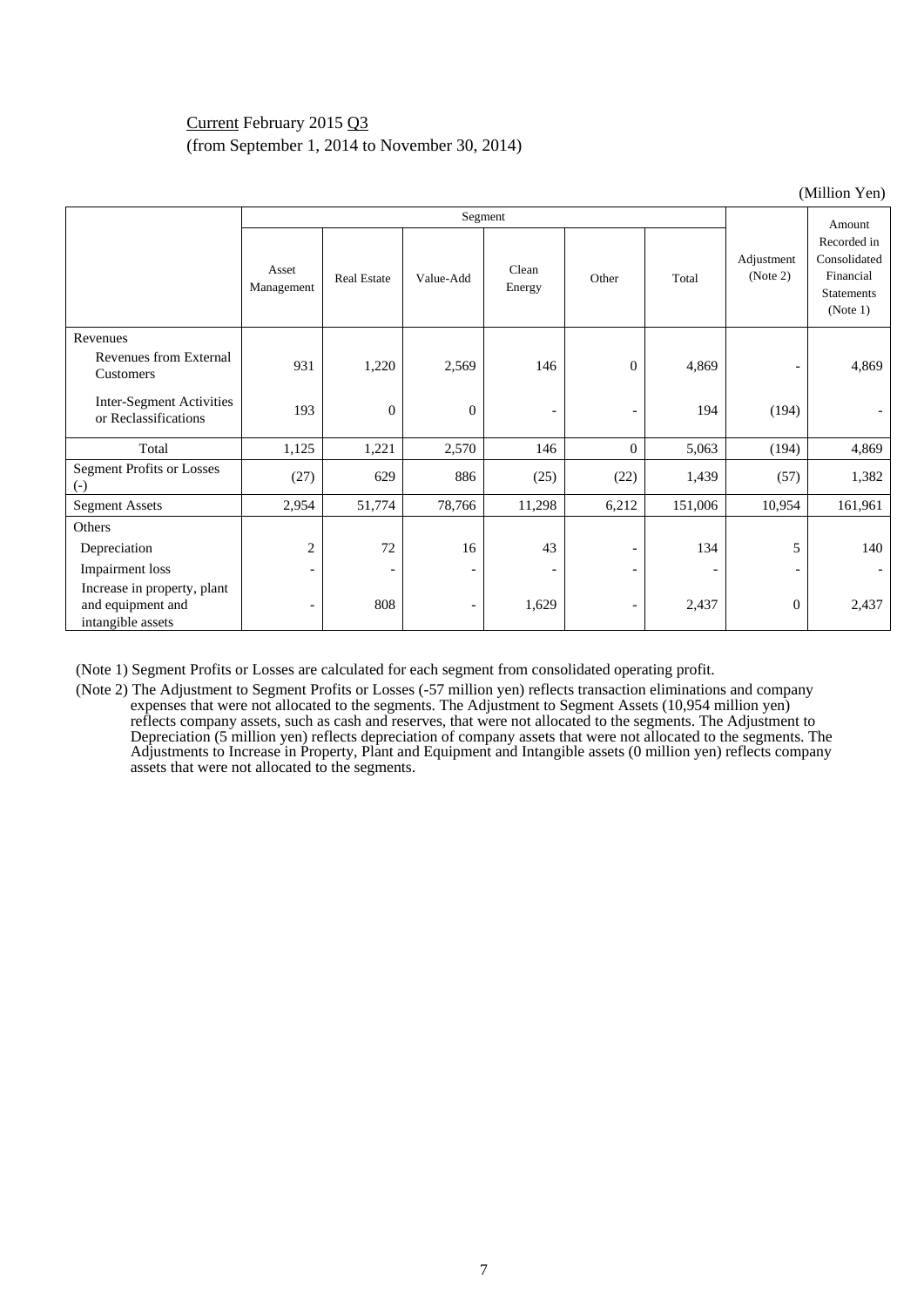# **Consolidated Balance Sheet**

|                                           |                | (Million Yen)  |
|-------------------------------------------|----------------|----------------|
|                                           | Feb 14         | Feb 15 Q3      |
|                                           | (Feb 28, 2014) | (Nov 30, 2014) |
| <b>Assets</b>                             |                |                |
| <b>Current Assets</b>                     |                |                |
| Cash and cash equivalents                 | 24,991         | 19,097         |
| Trade notes and accounts receivable       | 451            | 822            |
| Operational investments in loans          | 1,100          | 2,100          |
| Operational investments in securities     | 3,583          | 1,762          |
| Real estate for sale                      | 54,084         | 92,080         |
| Deferred tax assets                       | 576            | 608            |
| Others                                    | 1,384          | 1,788          |
| Less: allowance for doubtful accounts     | (410)          | (476)          |
| <b>Total Current Assets</b>               | 85,761         | 117,784        |
| <b>Fixed Assets</b>                       |                |                |
| <b>Property, Plant and Equipment</b>      |                |                |
| Land                                      | 12,433         | 20,798         |
| Others (net)                              | 8,867          | 14,404         |
| <b>Total Tangible Assets</b>              | 21,300         | 35,202         |
| <b>Intangible Assets</b>                  |                |                |
| Goodwill                                  | 2,221          | 2,117          |
| Leasehold rights                          | 392            | 392            |
| Others                                    | 71             | 28             |
| <b>Total Intangible Assets</b>            | 2,686          | 2,538          |
| <b>Investments and Other Assets</b>       |                |                |
| Investments in securities                 | 4,278          | 5,203          |
| Long-term loans receivable                | 13             | 12             |
| Deferred tax assets                       | 222            | 220            |
| Others                                    | 780            | 1,094          |
| Less: allowance for doubtful accounts     | (97)           | (96)           |
| <b>Total Investments and Other Assets</b> | 5,196          | 6,435          |
| <b>Total Fixed Assets</b>                 | 29,183         | 44,176         |
| <b>Total Assets</b>                       | 114,944        | 161,961        |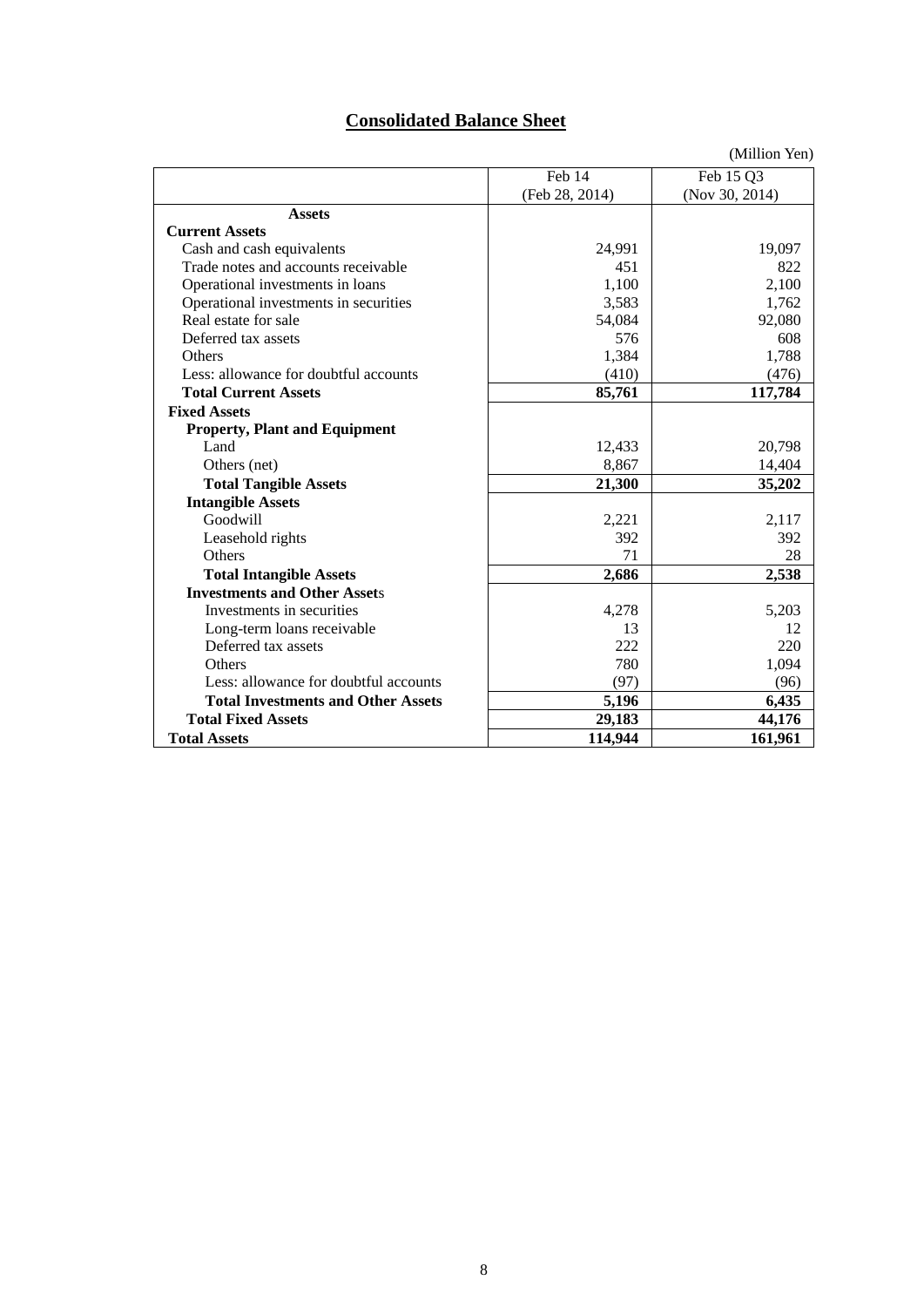(Million Yen)

|                                              | Feb 14         | Feb 15 Q3      |
|----------------------------------------------|----------------|----------------|
|                                              | (Feb 28, 2014) | (Nov 30, 2014) |
| <b>Liabilities</b>                           |                |                |
| <b>Current Liabilities</b>                   |                |                |
| Trade notes and accounts payable             | 132            | 189            |
| Short-term borrowings                        | 950            | 1,213          |
| Short-term non-recourse loans                |                | 48             |
| Long-term borrowings (due within one year)   | 3,123          | 3,759          |
| Long-term non-recourse loans (due within     | 428            | 1,225          |
| one year)                                    |                |                |
| Income taxes payable                         | 96             | 146            |
| Deferred tax liabilities                     | 24             | 31             |
| Accrued bonuses                              | 14             | 222            |
| Other current liabilities                    | 2,817          | 3,291          |
| <b>Total Current Liabilities</b>             | 7,588          | 10,126         |
| <b>Long-Term Liabilities</b>                 |                |                |
| Non-recourse bonds                           |                | 100            |
| Long-term borrowings                         | 26,126         | 58,612         |
| Long-term non-recourse loans                 | 24,178         | 29,764         |
| Deferred tax liabilities                     | 1,213          | 1,216          |
| Long-term security deposits received         | 4,770          | 6,853          |
| Negative goodwill                            | 180            | 112            |
| Other long-term liabilities                  | 44             | 75             |
| <b>Total Long-Term Liabilities</b>           | 56,513         | 96,735         |
| <b>Total Liabilities</b>                     | 64,102         | 106,862        |
| <b>Net Assets</b>                            |                |                |
| <b>Shareholders' Equity</b>                  |                |                |
| Capital                                      | 26,443         | 26,479         |
| Capital reserve                              | 10,808         | 10,852         |
| Retained earnings                            | 10,891         | 14,006         |
| Treasury stock                               | (92)           | (80)           |
| <b>Total Shareholders' Equity</b>            | 48,050         | 51,258         |
| <b>Accumulated Other Comprehensive</b>       |                |                |
| <b>Income</b>                                |                |                |
| Unrealized gain on other securities, net     | 400            | 1,190          |
| Deferred loss on hedges                      |                | (19)           |
| Foreign currency translation adjustment      | 9              | 11             |
| <b>Total Accumulated Other Comprehensive</b> |                |                |
| <b>Income</b>                                | 409            | 1,183          |
| <b>Stock Options</b>                         | 121            | 185            |
| <b>Minority Interests</b>                    | 2,261          | 2,471          |
| <b>Total Net Assets</b>                      | 50,842         | 55,098         |
| <b>Total Liabilities and Net Assets</b>      | 114,944        | 161,961        |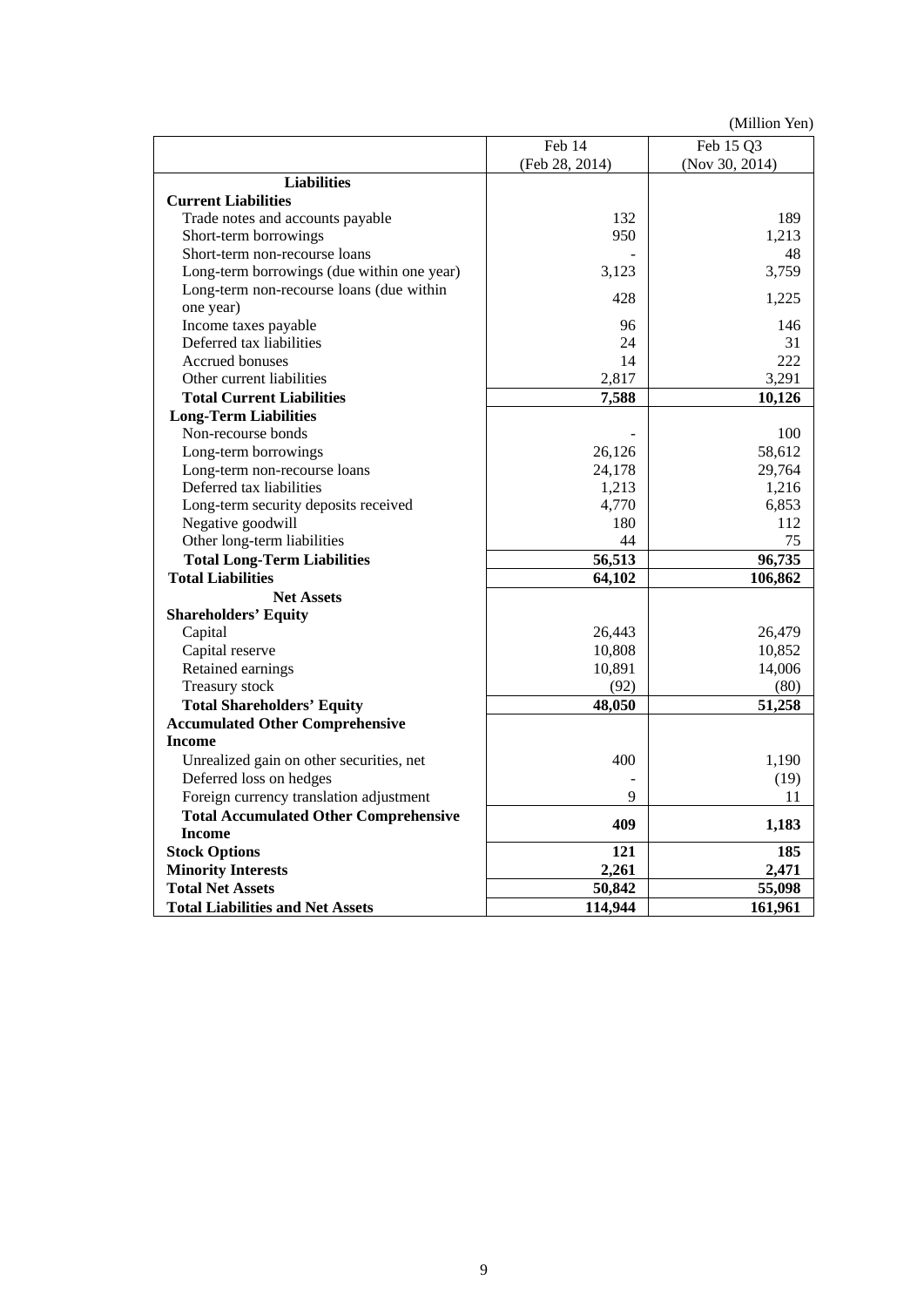# **Q3 Cumulative Consolidated Income Statement**

|                                          |                   | (Million Yen)     |
|------------------------------------------|-------------------|-------------------|
|                                          | Feb 14 Q3         | Feb 15 Q3         |
|                                          | (from Mar 1, 2013 | (from Mar 1, 2014 |
|                                          | to Nov 30, 2013)  | to Nov 30, 2014)  |
| <b>Revenues</b>                          | 28,685            | 14,748            |
| <b>Cost of Goods Sold</b>                | 22,888            | 7,292             |
| <b>Gross Profit</b>                      | 5,796             | 7,456             |
| SG&A                                     | 2,596             | 2,949             |
| <b>Operating Profit</b>                  | 3,199             | 4,506             |
| <b>Non-Operating Profit</b>              |                   |                   |
| Interest income                          | 3                 | 4                 |
| Dividend income                          | 110               | 72                |
| Amortization of negative goodwill        | 67                | 67                |
| Others                                   | 20                | 16                |
| <b>Total Non-Operating Profit</b>        | 201               | 161               |
| <b>Non-Operating Expenses</b>            |                   |                   |
| Interest on debt                         | 232               | 699               |
| Stock issuance cost                      | 81                | 0                 |
| Others                                   | 35                | 78                |
| <b>Total Non-Operating Expenses</b>      | 349               | 779               |
| <b>Recurring Profit</b>                  | 3,051             | 3,888             |
| <b>Extraordinary Gain</b>                |                   |                   |
| Gain on sales of investment securities   | 204               |                   |
| Receipt of share trading proceeds        | 434               |                   |
| Gain on redemption of equity holdings in | 29                | 57                |
| subsidiaries                             |                   |                   |
| Others                                   | 11                |                   |
| <b>Total Extraordinary Gain</b>          | 680               | 57                |
| <b>Extraordinary Loss</b>                |                   |                   |
| Valuation loss on investments in capital | 7                 |                   |
| Office move expenses                     | 24                |                   |
| <b>Total Extraordinary Loss</b>          | 32                |                   |
| <b>Profit before Income Taxes</b>        | 3,699             | 3,946             |
| Income taxes – current                   | 56                | 324               |
| <b>Income taxes - deferred</b>           | (7)               | (37)              |
| <b>Total income taxes</b>                | 49                | 287               |
| Profit before Gain on Minority Interests | 3,650             | 3,658             |
| <b>Gain on Minority Interests</b>        | (45)              | 94                |
| <b>Net Income</b>                        | 3,695             | 3,564             |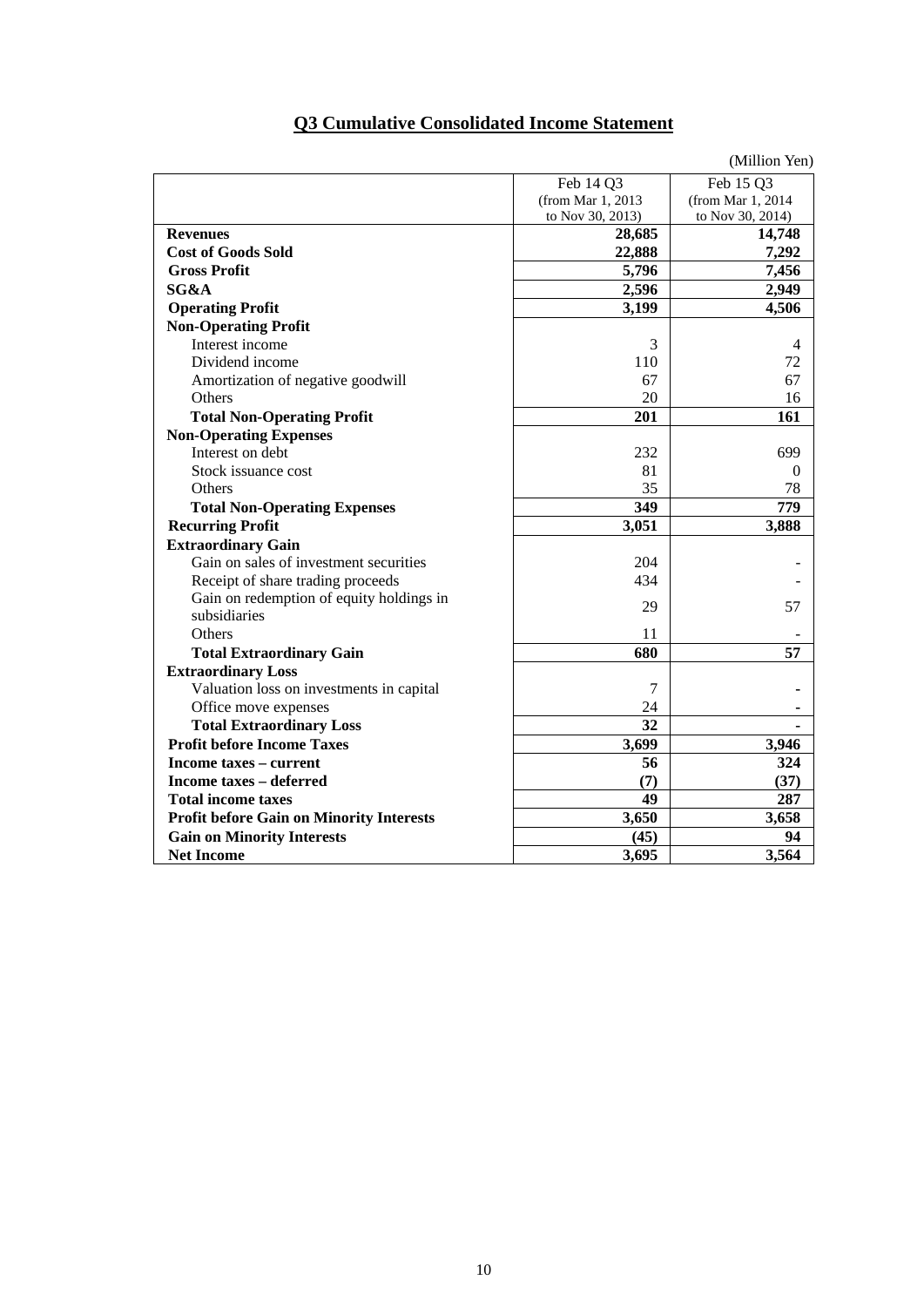## **Q3 Consolidated Income Statement**

|                                                 |                    | (Million Yen)     |
|-------------------------------------------------|--------------------|-------------------|
|                                                 | Feb 14 Q3          | Feb 15 Q3         |
|                                                 | (from Sep 1, 2013) | (from Sep 1, 2014 |
|                                                 | to Nov 30, 2013)   | to Nov 30, 2014)  |
| <b>Revenues</b>                                 | 8,098              | 4,869             |
| <b>Cost of Goods Sold</b>                       | 6,243              | 2,523             |
| <b>Gross Profit</b>                             | 1,855              | 2,345             |
| SG&A                                            | 899                | 963               |
| <b>Operating Profit</b>                         | 956                | 1,382             |
| <b>Non-Operating Profit</b>                     |                    |                   |
| Interest income                                 | 1                  | 1                 |
| Dividend income                                 | 98                 | 61                |
| Amortization of negative goodwill               | 22                 | 22                |
| Others                                          | 9                  | 5                 |
| <b>Total Non-Operating Profit</b>               | 132                | 91                |
| <b>Non-Operating Expenses</b>                   |                    |                   |
| Interest on debt                                | 96                 | 276               |
| Stock issuance cost                             | 81                 | $\theta$          |
| Others                                          | 17                 | 22                |
| <b>Total Non-Operating Expenses</b>             | 195                | 300               |
| <b>Recurring Profit</b>                         | 893                | 1,173             |
| <b>Extraordinary Gain</b>                       |                    |                   |
| Gain on redemption of equity holdings in        | $\mathbf{0}$       | 57                |
| subsidiaries                                    |                    |                   |
| Others                                          | 7                  |                   |
| <b>Total Extraordinary Gain</b>                 | 7                  | 57                |
| <b>Extraordinary Loss</b>                       |                    |                   |
| Valuation loss on investments in capital        | 7                  |                   |
| Office move expenses                            | 24                 |                   |
| <b>Total Extraordinary Loss</b>                 | 32                 |                   |
| <b>Profit before Income Taxes</b>               | 868                | 1,230             |
| Income taxes – current                          | 10                 | 131               |
| Income taxes – deferred                         | (6)                | $\boldsymbol{0}$  |
| <b>Total income taxes</b>                       | 3                  | 131               |
| <b>Profit before Gain on Minority Interests</b> | 865                | 1,098             |
| <b>Gain on Minority Interests</b>               | (74)               | 25                |
| <b>Net Income</b>                               | 939                | 1,073             |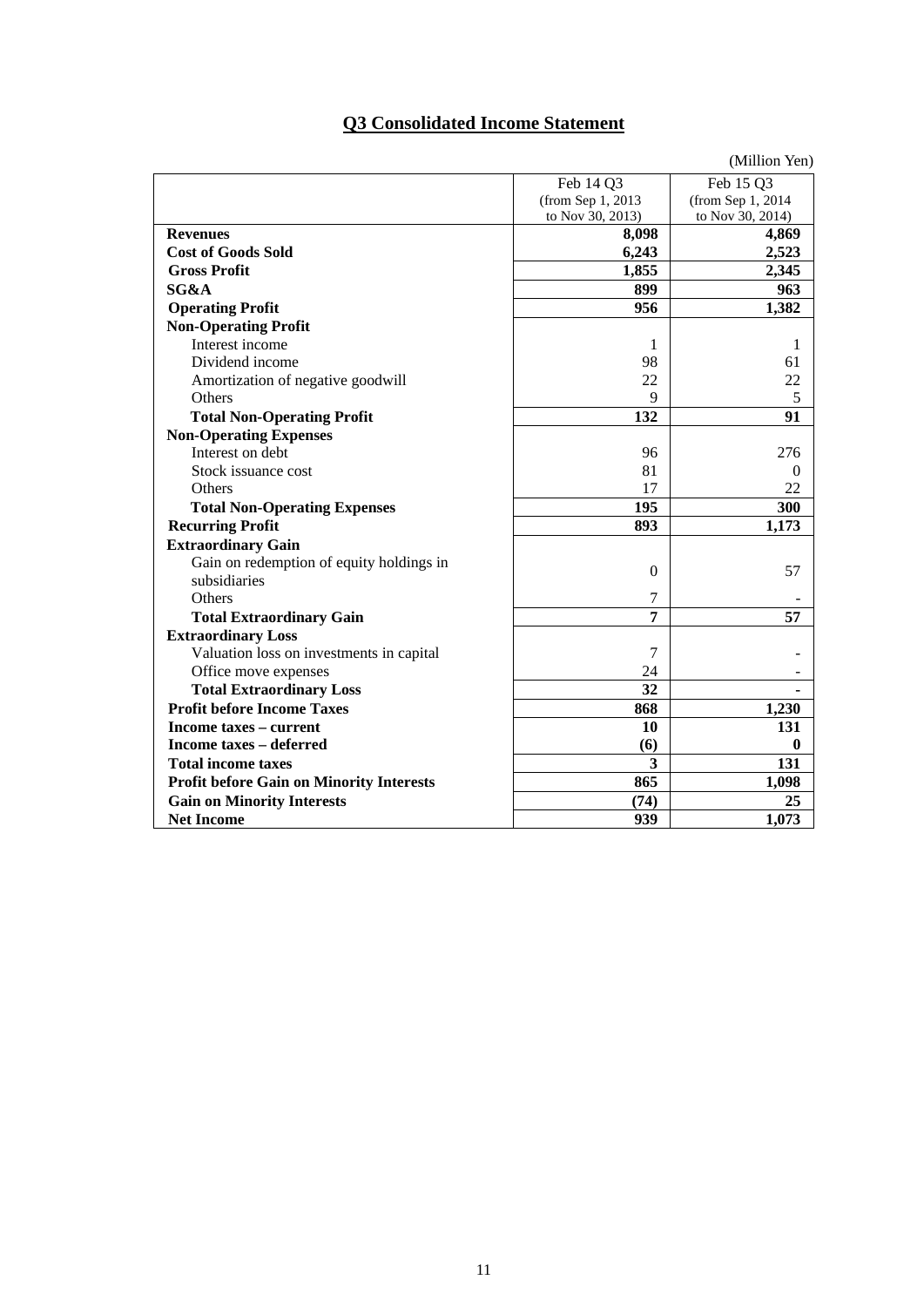|  |  | <b>Q3 Cumulative Consolidated Statement of Comprehensive Income</b> |  |
|--|--|---------------------------------------------------------------------|--|
|  |  |                                                                     |  |

|                                                                |                       | (Million Yen)         |
|----------------------------------------------------------------|-----------------------|-----------------------|
|                                                                | Feb 14 O3             | Feb 15 Q3             |
|                                                                | (from Mar $1, 2013$ ) | (from Mar $1, 2014$ ) |
|                                                                | to Nov 30, 2013)      | to Nov 30, 2014)      |
| <b>Profit before Gain on Minority Interests</b>                | 3,650                 | 3,658                 |
| <b>Other Comprehensive Income</b>                              |                       |                       |
| Valuation gain on other securities                             | 70                    | 919                   |
| Deferred loss on hedges                                        |                       | (19)                  |
| Foreign currency translation adjustment                        | (124)                 |                       |
| <b>Total Other Comprehensive Income</b>                        | (54)                  | 907                   |
| <b>Comprehensive Income</b>                                    | 3,596                 | 4,566                 |
| (Breakdown)                                                    |                       |                       |
| Comprehensive income for shareholders of the<br>parent company | 3,874                 | 4,337                 |
| Comprehensive income for minority interests                    | (278)                 | 228                   |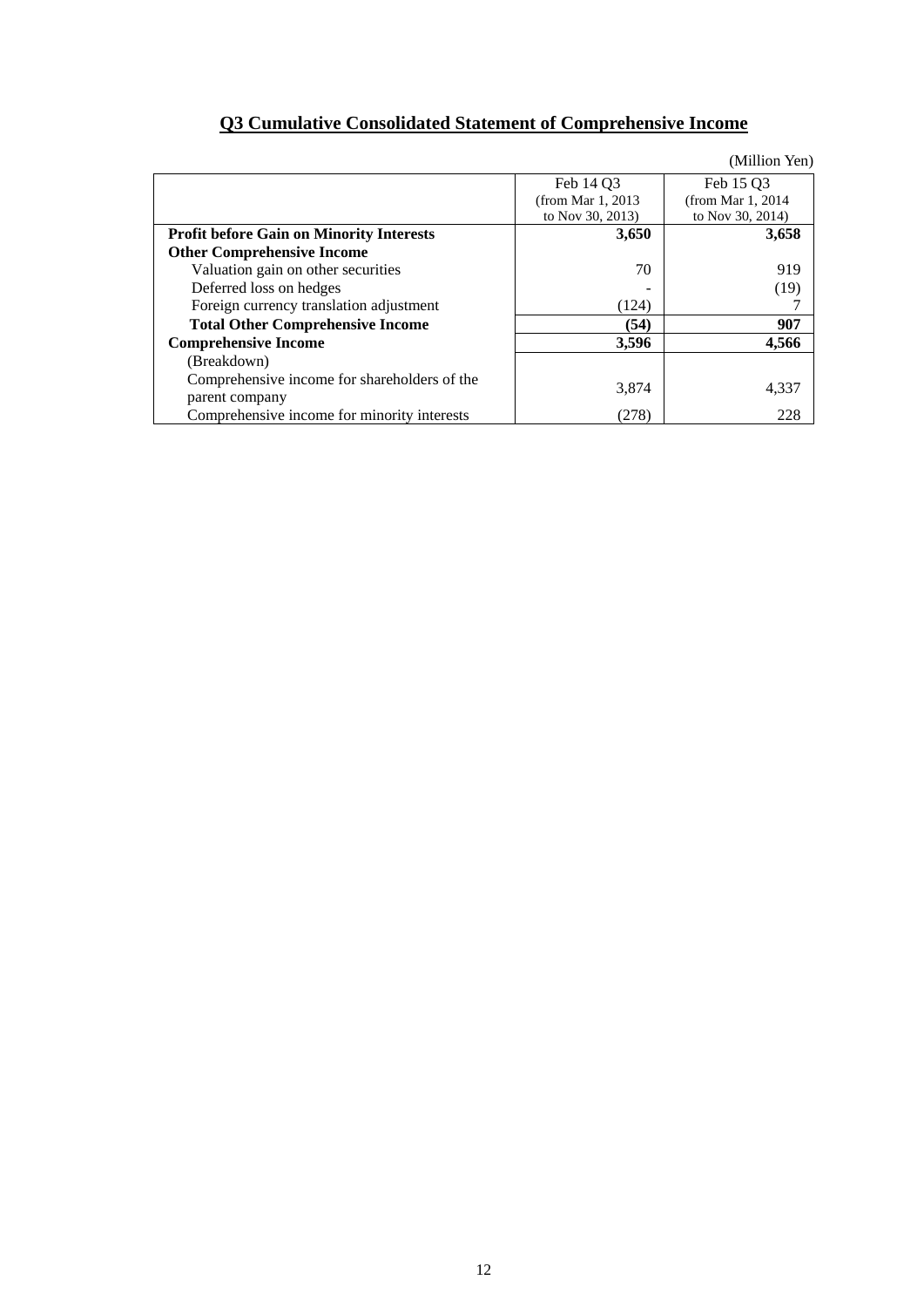## **Q3 Consolidated Statement of Comprehensive Income**

|  | (Million Yen) |
|--|---------------|
|  |               |

|                                                 | Feb 14 O3          | Feb 15 O3          |
|-------------------------------------------------|--------------------|--------------------|
|                                                 | (From Sep 1, 2013) | (From Sep 1, 2014) |
|                                                 | To Nov 30, 2013)   | To Nov 30, 2014)   |
| <b>Profit before Gain on Minority Interests</b> | 865                | 1,098              |
| <b>Other Comprehensive Income</b>               |                    |                    |
| Valuation gain on other securities              | 178                | 624                |
| Deferred loss on hedges                         |                    | q                  |
| Foreign currency translation adjustment         | $\Omega$           | 14                 |
| <b>Total Other Comprehensive Income</b>         | 179                | 648                |
| <b>Comprehensive Income</b>                     | 1,045              | 1,746              |
| (Breakdown)                                     |                    |                    |
| Comprehensive income for shareholders of the    |                    |                    |
| parent company                                  | 1,146              | 1,716              |
| Comprehensive income for minority interests     | (101)              | 30                 |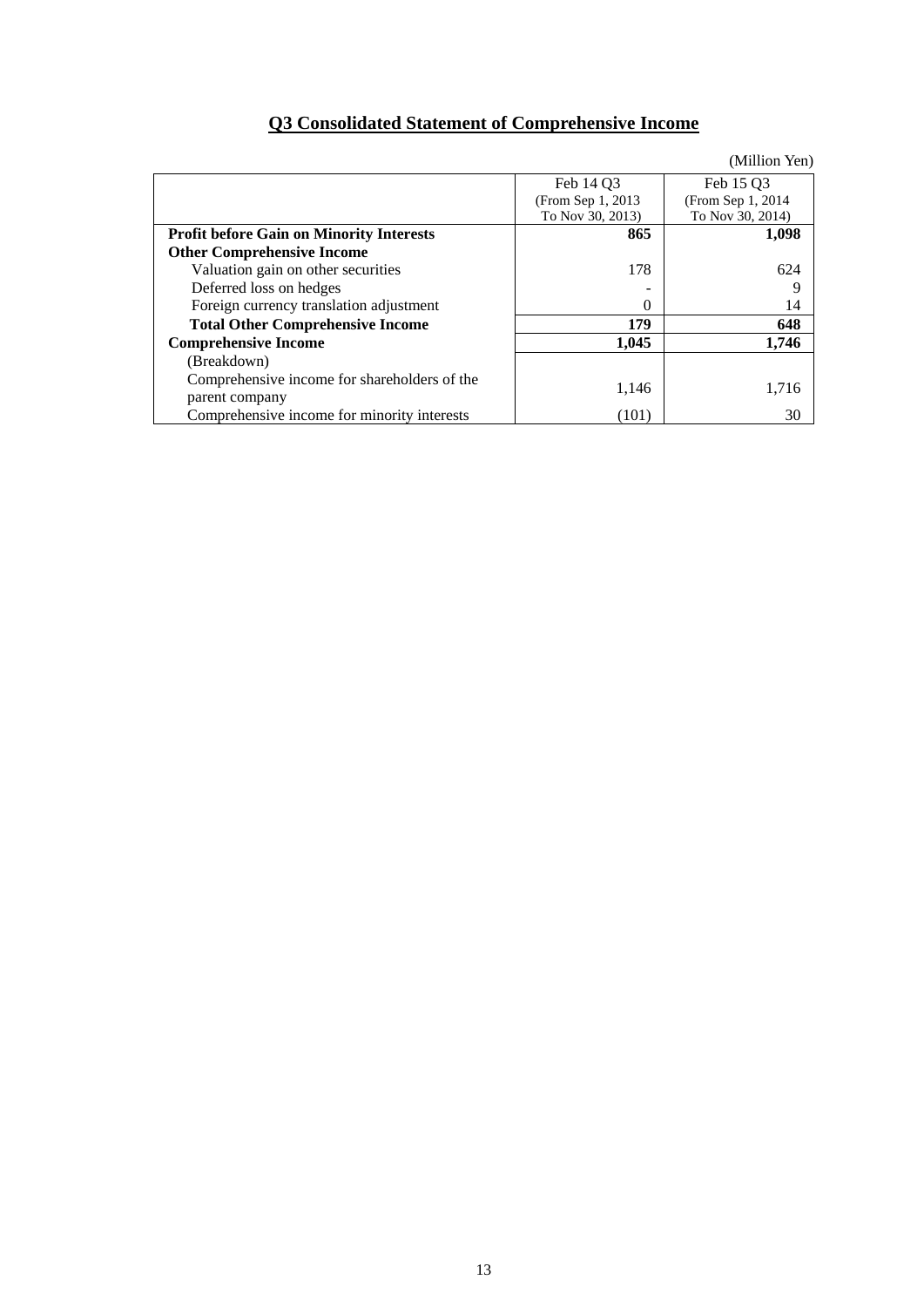| <b>Q3 Cumulative Consolidated Cash Flow Statement</b> |
|-------------------------------------------------------|
|-------------------------------------------------------|

|                                                                 |                   | (Million Yen)     |
|-----------------------------------------------------------------|-------------------|-------------------|
|                                                                 | Feb 14 Q3         | Feb 15 Q3         |
|                                                                 | (from Mar 1, 2013 | (from Mar 1, 2014 |
|                                                                 | to Nov 30, 2013)  | to Nov 30, 2014)  |
| <b>Cash Flows from Operating Activities:</b>                    |                   |                   |
| Income before income taxes                                      | 3,699             | 3,946             |
| Depreciation                                                    | 212               | 393               |
| Share-based compensation expenses                               | 50                | 87                |
| Amortization of goodwill                                        | 104               | 104               |
| Amortization of negative goodwill                               | (67)              | (67)              |
| Increase (decrease) in accrued bonuses                          | 145               | 207               |
| Increase (decrease) in allowance for doubtful<br>accounts       | 39                | 63                |
| Interest and dividend income                                    | (113)             | (76)              |
| Interest on debt                                                | 232               | 699               |
| Loss (gain) on sales of investment securities                   | (204)             |                   |
| Loss (gain) on sales/retirement of fixed assets                 | (7)               |                   |
| Decrease (increase) in trading notes and receivable             | (173)             | (371)             |
| Decrease (increase) in operating loans receivable               | 218               | (1,000)           |
| Decrease (increase) in operational investments<br>in securities | 1,214             | 1,078             |
| Valuation loss on investment securities                         | 14                |                   |
| Decrease (increase) in real estate for sale                     | (3,303)           | (36,594)          |
| Decrease (increase) in accounts receivable                      | (189)             | 50                |
| Increase (decrease) in accounts payable                         | (163)             | 400               |
| Increase (decrease) in accrued expenses                         | (124)             | (273)             |
| Increase (decrease) in security deposits received               | 1,123             | 1,853             |
| Others                                                          | 695               | 300               |
| Sub-total                                                       | 3,404             | (29, 197)         |
| Interest and dividend income received                           | 113               | 76                |
| Interest expenses paid                                          | (233)             | (663)             |
| Income taxes paid                                               | (62)              | (47)              |
| <b>Net Cash from (Used for) Operating Activities</b>            | 3,221             | (29, 831)         |